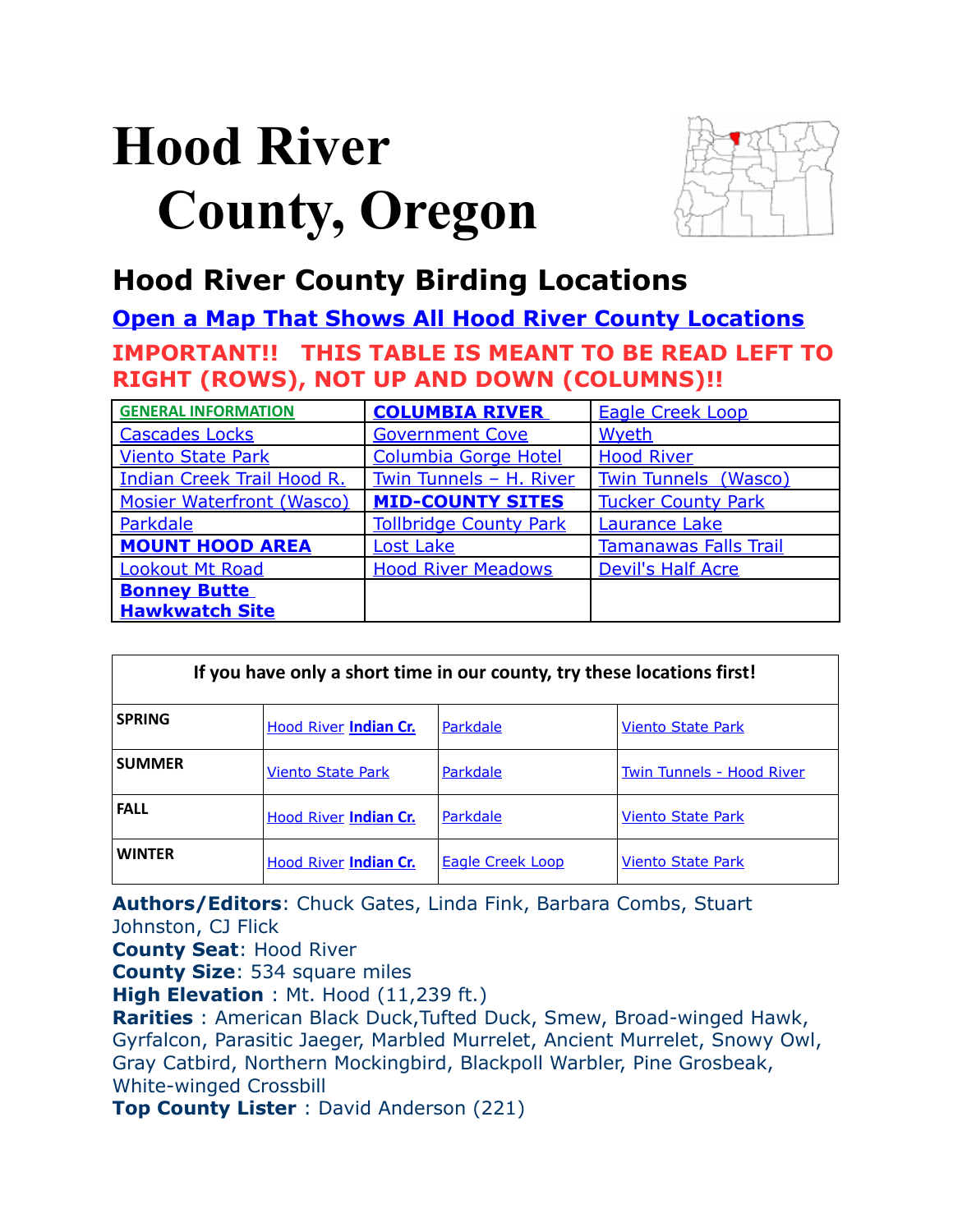**Year List Record** : John Gatchet 2010 (200) **County Contact Person**: Email [Stuart Johnston](mailto:johnstonstuartf@hotmail.com)

**[return to the top](#page-0-4)**

## <span id="page-1-2"></span>**COLUMBIA RIVER AREA**

### <span id="page-1-0"></span>**Eagle Creek Loop [return to the top](#page-0-4)**

DeLorme (copyright 2001) Pg 68 C-1 DeLorme (copyright 2008) Pg 24 E-2 **geographic coordinates** 45°38'28.7"N 121°55'40.0"W [\(45.641295, -121.927778\)](https://www.google.com/maps/place/45%C2%B038)

[View A Google Map](http://maps.google.com/maps/ms?hl=en&ie=UTF8&msa=0&msid=108036481085398338899.00047975278f9b4e4f3b3&ll=45.685077,-121.874084&spn=0.63031,1.399384&z=10) (eBird data needed for this location)

[eBird Hotspot Checklist for Eagle Creek Loop \(Trail\)](http://ebird.org/ebird/hotspot/L2314492)

**Location:** To reach this location from I-84 east-bound, take exit 41 and stay to the right. Cross the old rock bridge and begin birding up the slope. This road starts in Multnomah County and goes into HR after 4/10 of a mile. It goes about 2 miles and dead-ends.

**Habitat and Birds:** This road travels through mixed forest along Eagle Creek. Look for Barrow's Goldeneye, Common Goldeneye, Common Merganser, Osprey, Bald Eagle, Belted Kingfisher, woodpeckers, Western Screech-Owl, Chestnut-backed Chickadee, Swainson's Thrush, Winter Wren, and Red-breasted Nuthatch just to name a few.

### <span id="page-1-1"></span>**Cascade Locks [return to the top](#page-0-4)**

DeLorme (copyright 2001) Pg 68 C-1 DeLorme (copyright 2008) Pg 24 E-3 **geographic coordinates** 45°40'13.8"N 121°53'36.0"W [\(45.670508, -121.893346\)](https://www.google.com/maps/place/45%C2%B040)

[View A Google Map](http://maps.google.com/maps/ms?hl=en&ie=UTF8&msa=0&msid=108036481085398338899.00047975278f9b4e4f3b3&ll=45.685077,-121.874084&spn=0.63031,1.399384&z=10)

[eBird Hotspot Checklist for Cascade Locks \(Oregon Side\)](http://ebird.org/ebird/hotspot/L1294758)

**Location, Habitat, and Birds:** Located about 3 miles east of Bonneville Dam on the Columbia River, Cascade Locks is in the NW corner of Hood River County. The proximity to the river provides birders with good possibilities for good birding. Tufted Duck was found here in 1995. Check out the [Cascade](http://portofcascadelocks.org/marine-park/)  [Locks Marine Park.](http://portofcascadelocks.org/marine-park/) The surrounding hills south of town can be very productive for passerines and Band-tailed Pigeons. Try a short drive up Dry Creek Road (from Central Cascade Locks, take SW Cascade Avenue toward the freeway. Stay left to SW Ruckel Street. Cross under the freeway, turn right and you will be on Dry Creek Road). Another good road to bird is Herman Cr. Road. Follow the directions to Government Cove and continue on with Herman Creek Road.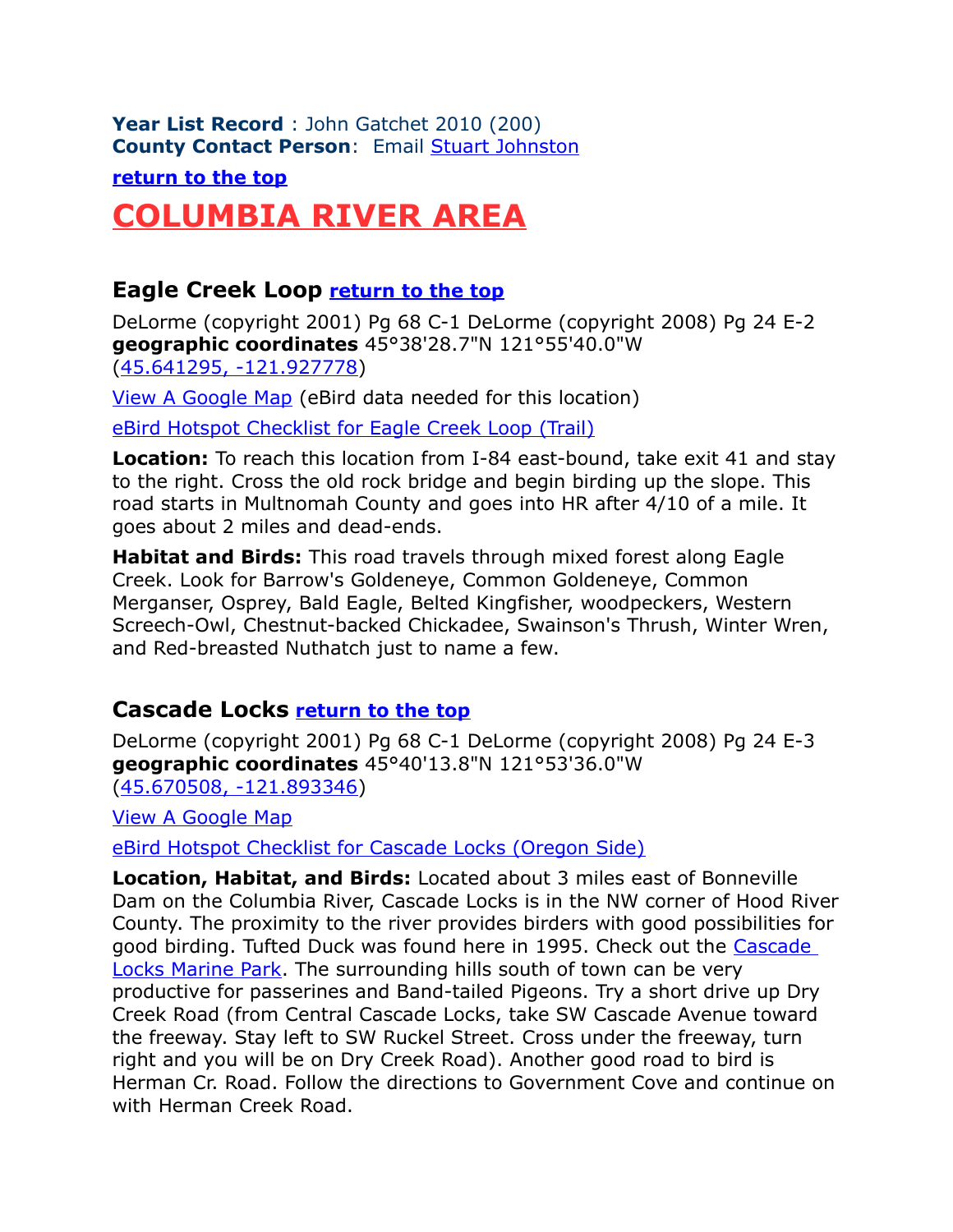### <span id="page-2-2"></span>**Government Cove [return to the top](#page-0-4)**

DeLorme (copyright 2001) Pg 68 C-1 DeLorme (copyright 2008) Pg 24 E-3 **geographic coordinates** 45°41'09.8"N 121°51'18.2"W [\(45.686064, -121.855049\)](https://www.google.com/maps/place/45%C2%B041)

[View A Google Map](http://maps.google.com/maps/ms?hl=en&ie=UTF8&msa=0&msid=108036481085398338899.00047975278f9b4e4f3b3&ll=45.685077,-121.874084&spn=0.63031,1.399384&z=10)

[eBird Hotspot Checklist for Government Cove](http://ebird.org/ebird/hotspot/L1073154)

**Location, Habitat, and Birds:** From exit 44 on I-84 at Cascade Locks, travel east on the frontage road that parallels the freeway. Turn left on NW Forest Lane and go over the freeway. Take the first right after passing over the freeway (Industrial Park Way) and explore this whole area. Return to the frontage road by passing back over the freeway and continue on east on the frontage road. Shortly, you will come to Herman Creek Road. Take this road back over the freeway to view the cove. This location is most famous for a Smew sighting but more expected species would include several duck species including Barrow's Goldeneye, Common and Pacific Loon, Horned and Western Grebe, several gull species, and migrating passerines.

### <span id="page-2-1"></span>**Wyeth [return to the top](#page-0-4)**

DeLorme (copyright 2001) Pg 68 C-2 DeLorme (copyright 2008) Pg 24 D-4 **geographic coordinates** 45°41'23.4"N 121°46'13.3"W [\(45.689840, -121.770371\)](https://www.google.com/maps/place/45%C2%B041)

[View A Google Map](http://maps.google.com/maps/ms?hl=en&ie=UTF8&msa=0&msid=108036481085398338899.00047975278f9b4e4f3b3&ll=45.685077,-121.874084&spn=0.63031,1.399384&z=10) (eBird data needed for this location)

**Location:**From I-84 east or westbound, take exit #51, Wyeth and travel west on Herman Creek Road 1/4 mile. Bird along Wyeth/Herman Creek Road. Cross under the freeway for views of the Columbia River and water birds.

**Habitat and Birds:** Birds seen in this area include Bufflehead, Common Goldeneye, Hooded Merganser, Pied-billed Grebe, Western Grebe, Horned Grebe, Bald Eagle, Western Scrub-Jay, migrating passerines.

### <span id="page-2-0"></span>**Viento State Park [return to the top](#page-0-4)**

DeLorme (copyright 2001) Pg 68 C-3 DeLorme (copyright 2008) Pg 24 D-5 **geographic coordinates** 45°41'57.2"N 121°40'04.1"W [\(45.699227, -121.667794\)](https://www.google.com/maps/place/45%C2%B041)

[View A Google Map](http://maps.google.com/maps/ms?hl=en&ie=UTF8&msa=0&msid=108036481085398338899.000468cb33bfc7d6328e2&ll=45.536175,-121.655731&spn=1.263939,2.798767&z=9) (eBird data needed for this location)

[Park Map & Brochure](http://www.oregonstateparks.org/park_171.php)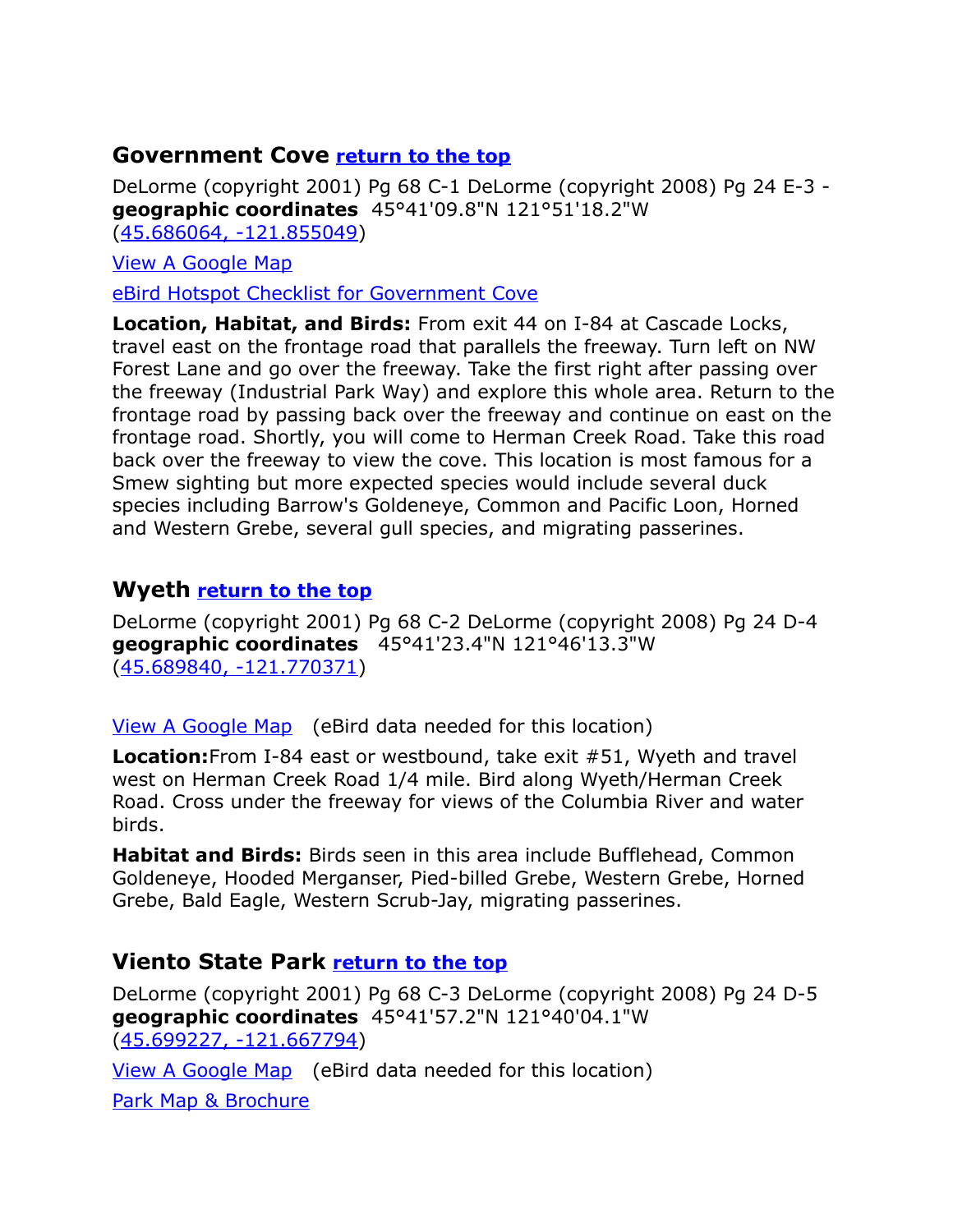#### [eBird Hotspot Checklist for Viento State Park](http://ebird.org/ebird/hotspot/L1459367?yr=all&m=&rank=mrec)

**Location, Habitat, and Birds:** Go to [Oregon Birding Trails Website.](http://www.oregonbirdingtrails.org/) Choose the Cascades Birding Trail. Click on the Trail Guide and choose the Mt Hood Loop Guide. Section 5.

### <span id="page-3-1"></span>**Columbia Gorge Hotel [return to the top](#page-0-4)**

DeLorme (copyright 2001) Pg 68 C-4 DeLorme (copyright 2008) Pg 25 D-6 **geographic coordinates** 45°42'39.6"N 121°33'12.4"W [\(45.711003, -121.553446\)](https://www.google.com/maps/place/45%C2%B042)

[View A Google Map](http://maps.google.com/maps/ms?hl=en&ie=UTF8&msa=0&msid=108036481085398338899.000479761ec96e4707a27&ll=45.71433,-121.516685&spn=0.078748,0.174923&z=13) (eBird data needed for this location)

 [Columbia Gorge Hotel Website](http://www.columbiagorgehotel.com/)

**Location, Habitat, and Birds:** From eastbound I-84, take Exit 62 onto US Route 30. Turn left at the top of the ramp onto Cascade Avenue. Cross I-84 and turn left onto Westcliff Drive. The Columbia Gorge Hotel is at 4000 Westcliff Drive, on the right side of the road. If coming from The Dalles, take exit 62 and turn right onto Cascade Avenue, then follow the directions above to the hotel. All of the distances once leaving the freeway are short – just 0.1 or 0.2 mi. Birders may park in the hotel's parking lot for birding, but please be considerate and do not use parking spaces near the hotel's entrance. You may want to try the restaurant, though, after exhausting the birding possibilities. On both sides of the hotel there are paved paths along the river. Waterfowl congregate in the quiet waters just below the hotel during the winter season. Scaup can be particularly abundant in this area. The lush gardens provide good habitat for passerines at any season. The waterfall behind the hotel adds an interesting feature to the stop. Pileated Woodpecker may be found at times in larger trees surrounding the hotel grounds.

### <span id="page-3-0"></span>**Hood River and Waterfront [return to the top](#page-0-4)**

DeLorme (copyright 2001) Pg 68 C-4 DeLorme (copyright 2008) Pg 25 D-6 **geographic coordinates** 45 42' 53" N 121 30' 49" W

The Hook - [\(45.716922, -121.525523\)](https://www.google.com/maps/place/45%C2%B043)

Port Marina Park - [\(45.712415, -121.506627\)](https://www.google.com/maps/place/45%C2%B042)

The Spit - [\(45.715138, -121.504467\)](https://www.google.com/maps/place/45%C2%B042)

[View A Google Map](http://maps.google.com/maps/ms?hl=en&ie=UTF8&msa=0&msid=108036481085398338899.000479761ec96e4707a27&ll=45.71433,-121.516685&spn=0.078748,0.174923&z=13)

[eBird Hotspot Checklist for "The Hook" on the Hood River Waterfront](http://ebird.org/ebird/hotspot/L2431808) (more eBird data needed for this location)

[Hood River Attractions](http://www.el.com/to/hoodriver/)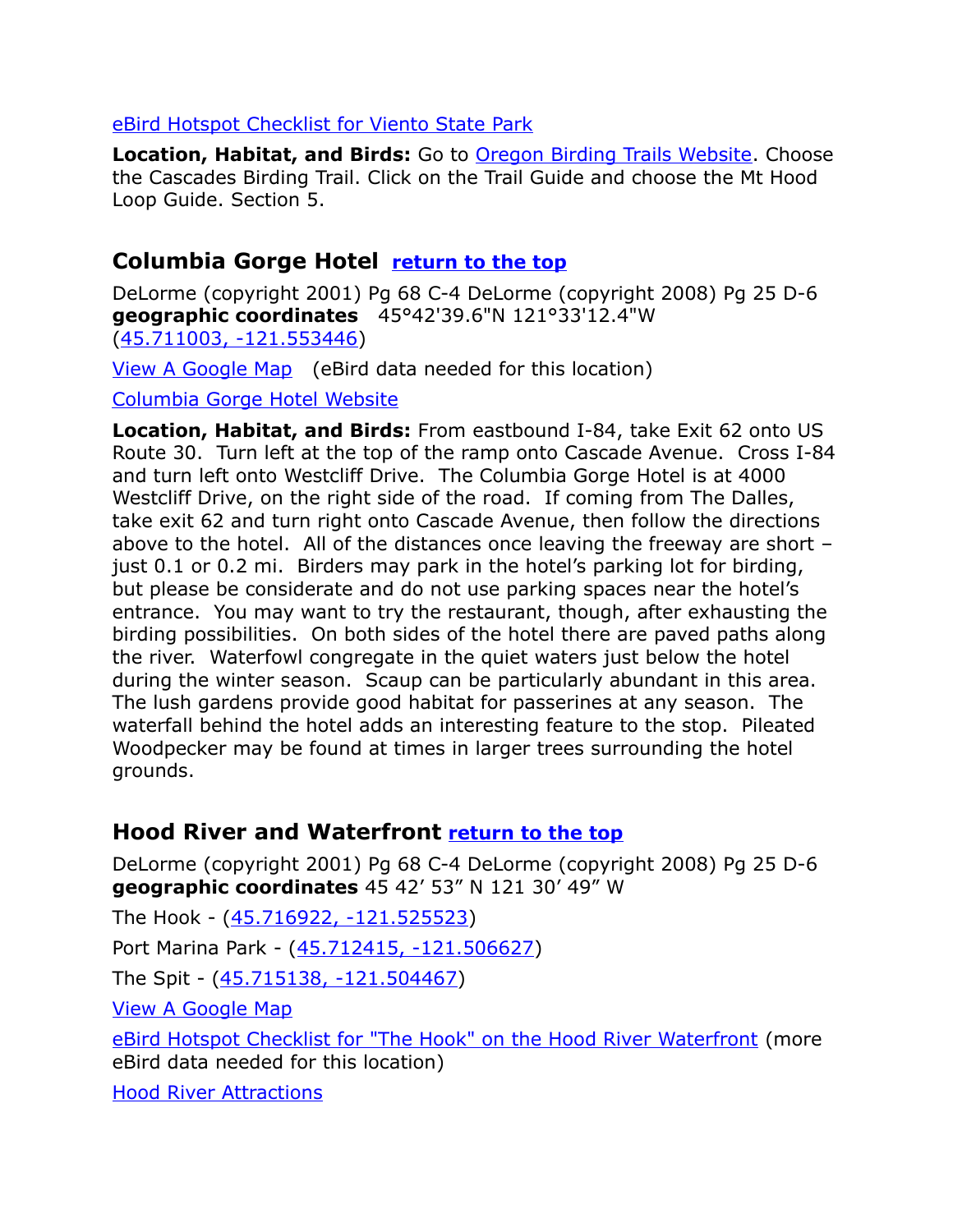**Location, Habitat, and Birds:** A bird list from this city includes 14 species of duck (including the famous Black Duck in 2000), grebes (Western, Clark's, Pied, Horned, and Eared), most of the known shorebirds to visit Oregon waters, ditto for the gulls, Western Scrub-Jay, Eurasian Collared-Dove, Purple Martin, resident songbirds and many species of migrating passerines. There is a **walking tour map for downtown Hood River** that you can get from the Visitor's Center, which has some great birds & new trails, including the staircase where you see & hear oak-associates – even in winter!

### <span id="page-4-0"></span>**Indian Creek Trail (Hood River) [return to the top](#page-0-4)**

DeLorme (copyright 2001) Pg 68 C-4 DeLorme (copyright 2008) Pg 25 D-6 geo. coordinates - 12th St. Trailhead - [45.696859, -121.523805](https://www.google.com/maps/place/45%C2%B041) geo. coordinates – Devon Crt. Trailhead - [45.695578, -121.528882](https://www.google.com/maps/place/45%C2%B041) geo. coordinates – College Trailhead - [45.695452, -121.526323](https://www.google.com/maps/place/45%C2%B041) geo. coordinates – Alameda West Trailhead - [45.681270, -121.552320](https://www.google.com/maps/place/45%C2%B040) geo. coordinates – High School Trailhead - [45.685641, -121.547873](https://www.google.com/maps/place/45%C2%B041)  [View A Google Map](http://maps.google.com/maps/ms?hl=en&ie=UTF8&msa=0&msid=108036481085398338899.000479761ec96e4707a27&ll=45.71433,-121.516685&spn=0.078748,0.174923&z=13) (eBird data needed for this location) [Trail Information](http://hoodriverparksandrec.org/indian-creek-trail/)

[eBird Hotspot Checklist for Indian Creek Trail in Hood River](http://ebird.org/ebird/hotspot/L2323889?yr=all&m=&rank=mrec)

**Location, Habitat, and Birds:** This city trail system follows Indian Creek on the south side of Hood River. It runs from 2<sup>nd</sup> Street on the east end to Barrett Park on the east end. It is broken into 3 sections and **is not** continuous. One section goes from  $2^{nd}$  and Hazel to  $12^{th}$  St. Another section runs from Columbia Gorge Community College to a section of private land. A third section goes from the Hood River Valley High School south to Barrett Park. Riparian species are the attractions here. In summer, look for Downy Woodpecker, Western Wood-pewee, Bewick's Wren, Common Yellowthroat, swallows, Black-headed Grosbeak, Bullock's Oriole and many others. In winter, look for Black-capped Chickadees, California Scrub-jays, California Quail, Ring-necked Pheasant, Wood Duck, American Dipper and wintering sparrows. Many species are possible in migration.

### <span id="page-4-1"></span>**Twin Tunnels – Hood River [return to the top](#page-0-4)**

DeLorme (copyright 2001) Pg 68 C-4 DeLorme (copyright 2008) Pg 25 D-6 **geographic coordinates** 45°42'12.8"N 121°29'14.5"W [\(45.703559, -121.487366\)](https://www.google.com/maps/place/45%C2%B042)

[View A Google Map](http://maps.google.com/maps/ms?hl=en&ie=UTF8&msa=0&msid=108036481085398338899.000468cb33bfc7d6328e2&ll=45.536175,-121.655731&spn=1.263939,2.798767&z=9) (eBird data needed for this location)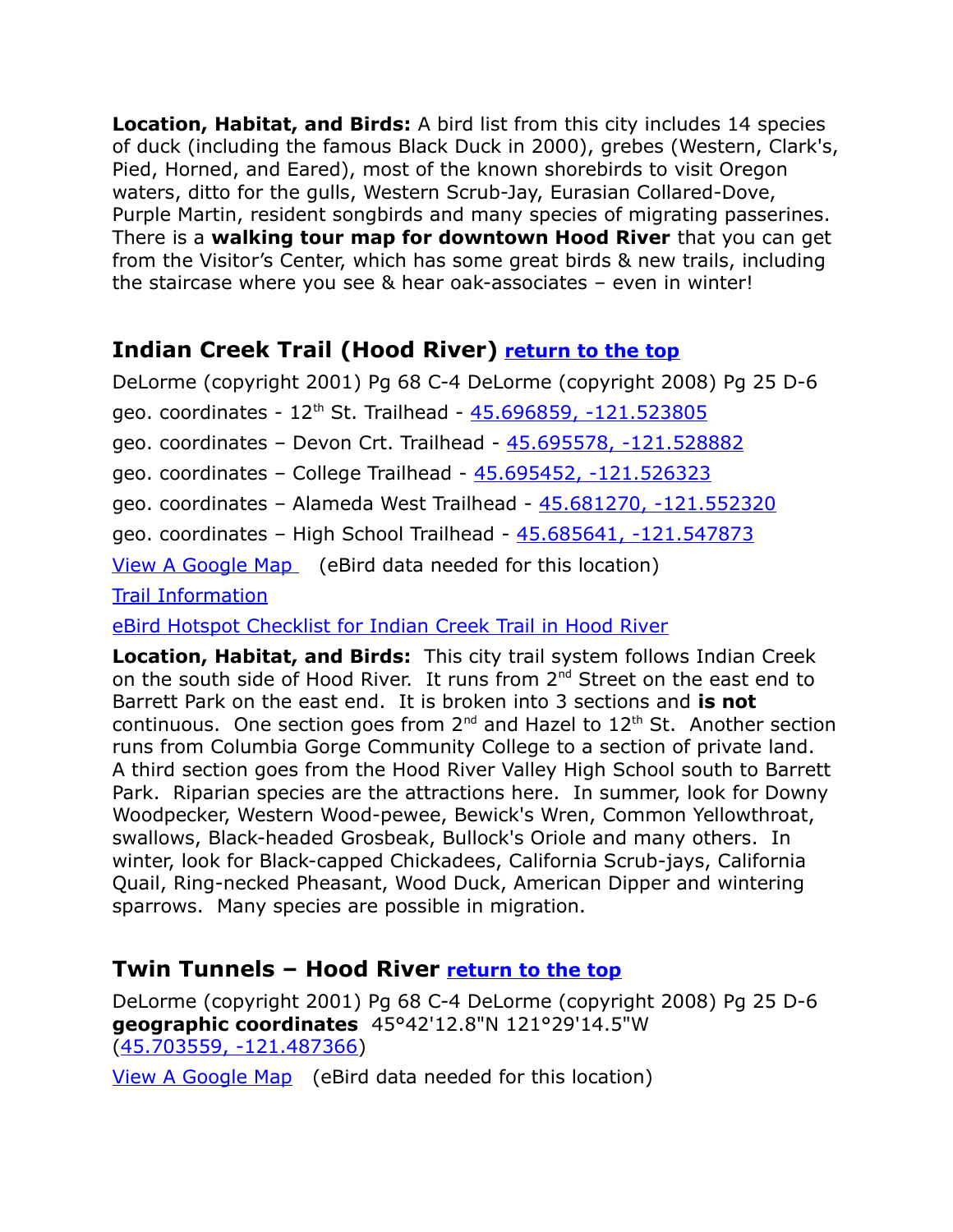**Location, Habitat, and Birds:** Go to [Oregon Birding Trails Website.](http://www.oregonbirdingtrails.org/) Choose the Cascades Birding Trail. Click on the Trail Guide and choose the Mt Hood Loop Guide. Section 7.

### **(WASCO COUNTY) Mosier Waterfront Park [return to the top](#page-0-4)**

DeLorme (copyright 2001) Pg 69 C-5 DeLorme (copyright 2008) Pg 25 E-7 **geographic coordinates** 45°41'02.9"N 121°24'06.2"W [\(45.684140, -121.401707\)](https://www.google.com/maps/place/45%C2%B041)

[View A Google Map](http://maps.google.com/maps/ms?hl=en&ie=UTF8&msa=0&msid=108036481085398338899.000468cb33bfc7d6328e2&ll=45.536175,-121.655731&spn=1.263939,2.798767&z=9) (eBird data needed for this location)

**Location, Habitat, and Birds:** Go to [Oregon Birding Trails Website.](http://www.oregonbirdingtrails.org/) Choose the Cascades Birding Trail. Click on the Trail Guide and choose the Mt Hood Loop Guide. Section 8.

### <span id="page-5-2"></span>**(WASCO COUNTY) Twin Tunnels – Mosier [return to the top](#page-0-4)**

DeLorme (copyright 2001) Pg 69 C-5 DeLorme (copyright 2008) Pg 25 E-7 **geographic coordinates** 45°40'56.6"N 121°24'29.1"W [\(45.682391, -121.408082\)](https://www.google.com/maps/place/45%C2%B040)

[View A Google Map](http://maps.google.com/maps/ms?hl=en&ie=UTF8&msa=0&msid=108036481085398338899.000468cb33bfc7d6328e2&ll=45.536175,-121.655731&spn=1.263939,2.798767&z=9) (eBird data needed for this location)

**Location, Habitat, and Birds:** Go to **Oregon Birding Trails Website**. Choose the Cascades Birding Trail. Click on the Trail Guide and choose the Mt Hood Loop Guide. Section 9.

# <span id="page-5-1"></span>**MID-COUNTY SITES**

### <span id="page-5-0"></span>**Tucker County Park [return to the top](#page-0-4)**

DeLorme (copyright 2001) Pg 68 C-4 DeLorme (copyright 2008) Pg 24 E-5 **geographic coordinates** 45°39'03.5"N 121°33'38.1"W [\(45.650976, -121.560587\)](https://www.google.com/maps/place/45%C2%B039)

[View A Google Map](http://maps.google.com/maps/ms?hl=en&ie=UTF8&msa=0&msid=108036481085398338899.000468cb33bfc7d6328e2&ll=45.536175,-121.655731&spn=1.263939,2.798767&z=9) 

[eBird Hotspot Checklist for Tucker County Park](http://ebird.org/ebird/hotspot/L1756593?yr=all&m=&rank=mrec)

**Location, Habitat, and Birds:** Go to [Oregon Birding Trails Website.](http://www.oregonbirdingtrails.org/) Choose the Cascades Birding Trail. Click on the Trail Guide and choose the Mt Hood Loop Guide. Section 10.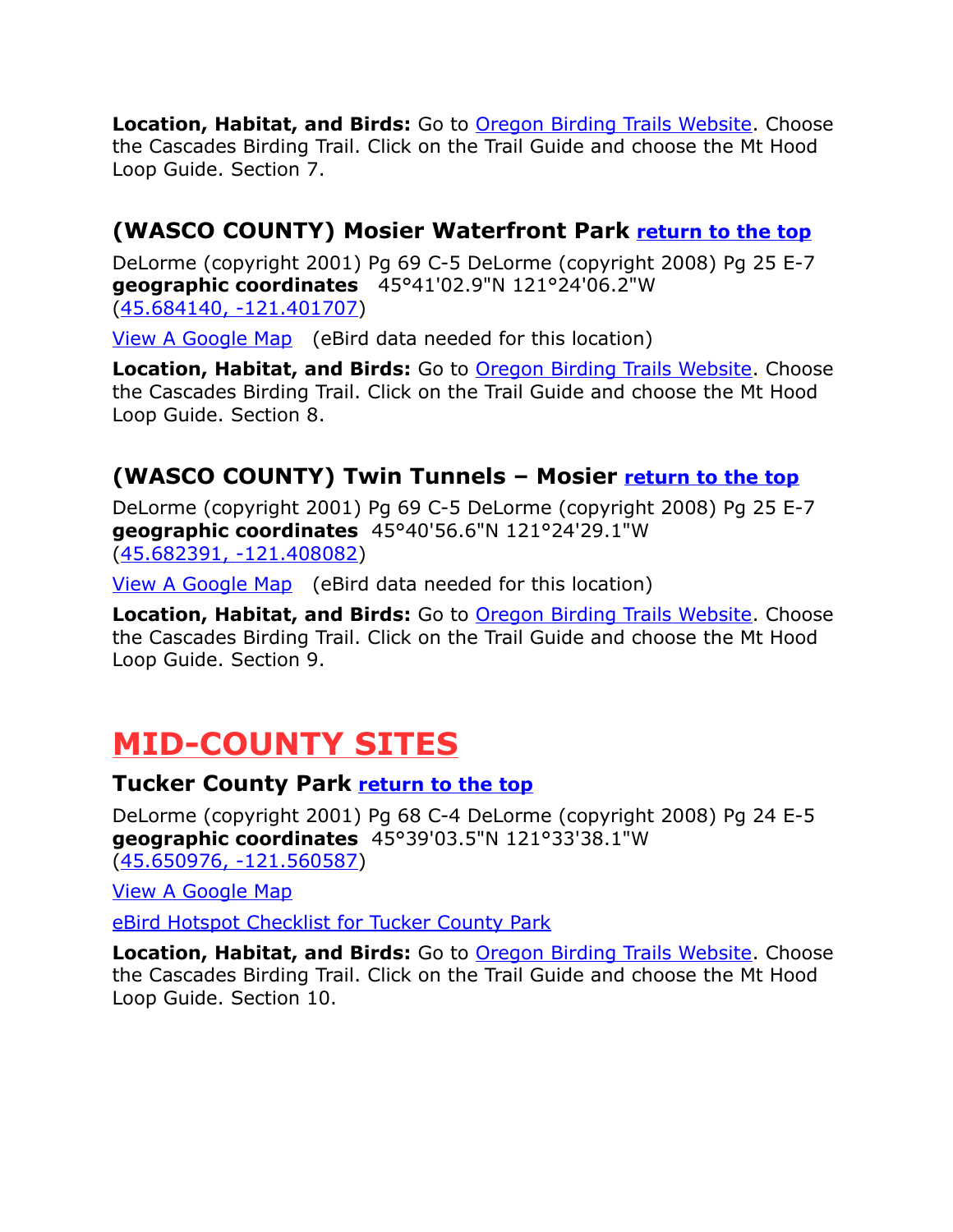### <span id="page-6-0"></span>**Parkdale [return to the top](#page-0-4)**

DeLorme (copyright 2001) Pg 68 D-4 DeLorme (copyright 2008) Pg 24 F-5 **geographic coordinates** 45°31'10.9"N 121°35'57.2"W [\(45.51969, -121.59921\)](https://www.google.com/maps/place/45%C2%B031)

[View A Google Map](http://maps.google.com/maps/ms?hl=en&ie=UTF8&msa=0&msid=108036481085398338899.000468cb33bfc7d6328e2&ll=45.536175,-121.655731&spn=1.263939,2.798767&z=9) (eBird data needed for this location)

**Location:** From 12th Street in Hood River, travel south to the edge of town. 12th becomes Hwy 281. Take 281 south for 16 miles to Parkdale. From Parkdale, take Baseline Dr. east to the Old Parkdale Road. Turn right on Old Parkdale and then make a left on FR 16. Take this road to the fish hatchery  $(45.523817, -121.621714)$  and up into the forest for some good clear cut birding.

**Habitat and Birds:** This community is nestled at the foot of Mt. Hood. Birds seen here in past visits include Common Merganser, Barrow's Goldeneye, Cooper's Hawk, Band-tailed Pigeon, N.Pygmy-Owl, N. Saw-whet Owl, Barred Owl, Vaux's Swift, Calliope Hummingbird, Belted Kingfisher, Red-breasted Sapsucker, Pileated Woodpecker, Dusky Flycatcher, Hammond's Flycatcher, "Western" Flycatcher, Cassin's Vireo, Clark's Nutcracker, Tree Swallow, Chestnut-sided Chickadee, Bushtit, Brown Creeper, Winter Wren, Varied Thrush, Swainson's Thrush, Hermit Warbler, Yellow Warbler, Townsend's Warbler, Yellow-rumped Warbler, Cassin's Finch, and Red Crossbill.

### <span id="page-6-2"></span>**Toll Bridge County Park [return to the top](#page-0-4)**

DeLorme (copyright 2001) Pg 68 D-4 DeLorme (copyright 2008) Pg 25 F-6 **geographic coordinates** 45°30'58.1"N 121°34'08.2"W [\(45.51615, -121.56895\)](https://www.google.com/maps/place/45%C2%B030)

[View A Google Map](http://maps.google.com/maps/ms?hl=en&ie=UTF8&msa=0&msid=108036481085398338899.000468cb33bfc7d6328e2&ll=45.536175,-121.655731&spn=1.263939,2.798767&z=9) 

[eBird Hotspot Checklist for Toll Bridge County Park](http://ebird.org/ebird/hotspot/L1237789) (more eBird data needed for this location)

[Camping Guide Toll Bridge County Park](http://www.freeguidetonwcamping.com/Oregon_Washington_Main/Oregon/Central_OR/Toll_Bridge_Park.htm)

**Location, Habitat, and Birds:** Go to [Oregon Birding Trails Website.](http://www.oregonbirdingtrails.org/) Choose the Cascades Birding Trail. Click on the Trail Guide and choose the Mt Hood Loop Guide. Section 11.

### <span id="page-6-1"></span>**Laurence Lake [return to the top](#page-0-4)**

DeLorme (copyright 2001) Pg 68 D-4 DeLorme (copyright 2008) Pg 25 F-6 **geographic coordinates** 45°27'27.1"N 121°39'49.6"W [\(45.457515, -121.663788\)](https://www.google.com/maps/place/45%C2%B027)

[View A Google Map](http://maps.google.com/maps/ms?hl=en&ie=UTF8&msa=0&msid=108036481085398338899.000468cb33bfc7d6328e2&ll=45.536175,-121.655731&spn=1.263939,2.798767&z=9)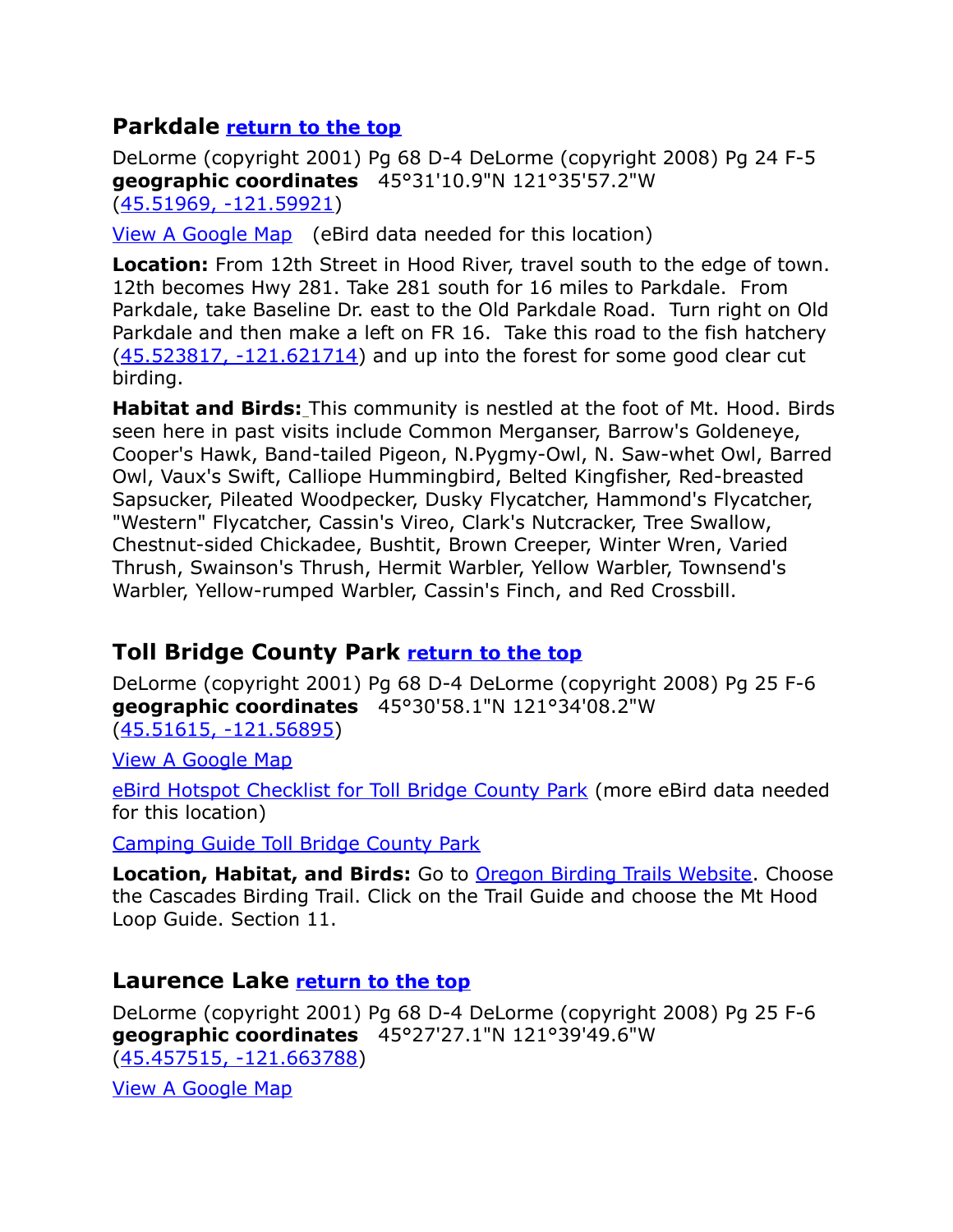#### [eBird Hotspot Checklist for Laurance Lake](http://ebird.org/ebird/hotspot/L2733485)

**Location, Habitat, and Birds:** There are not many lakes in Hood River County so take note of this location. From Parkdale, head south on Clear Creek Road for 2.8 miles. Turn right on Laurance Lake Drive and go SW for another 4.2 miles to the lake. Mountain species meet waterfowl at this location. In the fall, there is a chance for Surf Scoter and Hooded Merganser. Osprey, woodpeckers, Pacific Wren, Bald Eagle, Steller's Jay, American Dipper and more.

# <span id="page-7-2"></span>**MOUNT HOOD AREA**

### <span id="page-7-1"></span>**Lost Lake [return to the top](#page-0-4)**

DeLorme (copyright 2001) Pg 62 A-2 - DeLorme (copyright 2008) Pg 30 A-3 **geographic coordinates** 45°29'34.1"N 121°49'08.3"W [\(45.492804, -121.818962\)](https://www.google.com/maps/place/45%C2%B029)

[View A Google Map](http://maps.google.com/maps/ms?hl=en&ie=UTF8&msa=0&msid=108036481085398338899.000468cb33bfc7d6328e2&ll=45.536175,-121.655731&spn=1.263939,2.798767&z=9) (eBird data needed for this location) [eBird Hotspot Checklist for Lost Lake \(Hood River County\)](http://ebird.org/ebird/hotspot/L2232708?yr=all&m=&rank=mrec)

#### **[Lost Lake Resort Website](http://lostlakeresort.org/)**

**Location:** From Hood River, take Hwy 281 SW for 11 miles to the community of Dee. From Dee, take Lost Lake Road about 15 miles to the lake.

**Habitat and Birds:** This beautiful mountain lake at the base of Mt. Hood is surrounded by mixed forest of mostly Douglas fir. Birds you might see here include Barrow's Goldeneye, Common Merganser, Sooty Grouse, Green Heron, Spotted Sandpiper, woodpeckers (Hairy, Black-backed, American Three-toed, Pileated), Gray Jay, Clark's Nutcracker, Chestnut-backed Chickadee, Townsend's Solitaire, Swainson's Thrush, Varied Thrush, warblers (Hermit, MacGillivray's, Wilson's), and Red Crossbill.

### <span id="page-7-0"></span>**Tamanawas Falls Trail [return to the top](#page-0-4)**

DeLorme (copyright 2001) Pg 62 B-4 DeLorme (copyright 2008) Pg 31 B-6 **geographic coordinates** 45°23'46.6"N 121°34'16.3"W [\(45.396274, -121.571187\)](https://www.google.com/maps/place/45%C2%B023)

[View A Google Map](http://maps.google.com/maps/ms?hl=en&ie=UTF8&msa=0&msid=108036481085398338899.000468cc2da52d27b92cd&ll=45.306768,-121.662598&spn=0.634558,1.399384&z=10) (eBird data needed for this location)

**Location, Habitat, and Birds:** Go to **Oregon Birding Trails Website**. Choose the Cascades Birding Trail. Click on the Trail Guide and choose the Mt Hood Loop Guide. Section 13.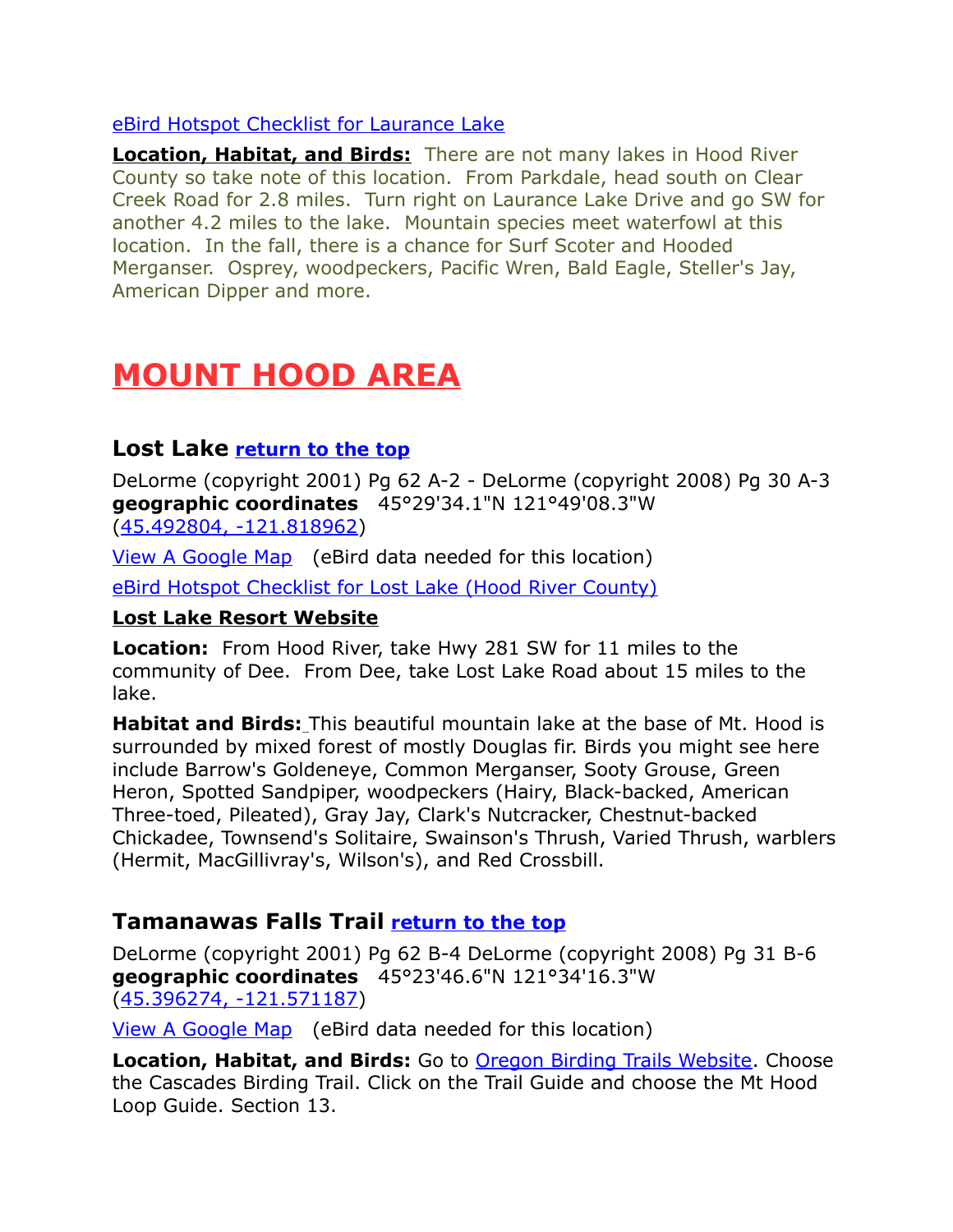### <span id="page-8-1"></span>**Hood River Meadows/Sahalie Falls [return to the top](#page-0-4)**

DeLorme (copyright 2001) Pg 62 B-3 DeLorme (copyright 2008) Pg 30 C-5 **geographic coordinates** 45°19'35.9"N 121°38'18.0"W [\(45.326624, -121.638345\)](https://www.google.com/maps/place/45%C2%B019)

[View A Google Map](http://maps.google.com/maps/ms?hl=en&ie=UTF8&msa=0&msid=108036481085398338899.000468cc2da52d27b92cd&ll=45.306768,-121.662598&spn=0.634558,1.399384&z=10) (eBird data needed for this location)

**Location, Habitat, and Birds:** Go to [Oregon Birding Trails Website.](http://www.oregonbirdingtrails.org/) Choose the Cascades Birding Trail. Click on the Trail Guide and choose the Mt Hood Loop Guide. Section 14.

### <span id="page-8-2"></span>**Lookout Mt Road (NF 4410) [return to the top](#page-0-4)**

DeLorme (copyright 2001) Pg 62 B-4 DeLorme (copyright 2008) Pg 30 C-5 **geographic coordinates** 45°23'39.4"N 121°32'34.6"W [\(45.394275, -121.542937\)](https://www.google.com/maps/place/45%C2%B023)

[View A Google Map](http://maps.google.com/maps/ms?hl=en&ie=UTF8&msa=0&msid=108036481085398338899.000468cc2da52d27b92cd&ll=45.306768,-121.662598&spn=0.634558,1.399384&z=10)

**Location, Habitat, and Birds:** This is a high elevation forest road with several hiking trails associated with it. *This area should not be birded until the snow melts and roads are passble.* There are several ways to get to this forest road. **(Option 1)** From Hood River, take OR 35 south for 26 miles (past Tamanawas Trailhead). Turn left on NF 44 (Brooks Meadow Rd.) near the Little John Snow Park. Go NE 3.8 miles to Lookout Mt Road near Clinger Spring Campground. Bird the road south at your liesure. **(Option 2)** From the jct. of Hwy 26 and Hwy 35 near Government Camp, take Hwy 35 north for 12.9 miles. Turn right on NF 44 (Brooks Meadow Rd.) near the Little John Snow Park. Go NE 3.8 miles to Lookout Mt Road near Clinger Spring Campground. **(Option 3)** From Dufur on Hwy 197, take the Dufur Valley Road (closed in winter) west for 23 miles to Lookout Mt Road. Forest species like Sooty Grouse, Mountain Quail, Hermit Warbler, Cassin's Finch and Townsend's Solitaire are the main attractions here.

### <span id="page-8-0"></span>**Devil's Half Acre Meadow [return to the top](#page-0-4)**

DeLorme (copyright 2001) Pg 62 B-3 DeLorme (copyright 2008) Pg 30 C-5 **geographic coordinates** 45°16'25.9"N 121°40'44.8"W [\(45.273854, -121.679121\)](https://www.google.com/maps/place/45%C2%B016)

[View A Google Map](http://maps.google.com/maps/ms?hl=en&ie=UTF8&msa=0&msid=108036481085398338899.000468cc2da52d27b92cd&ll=45.306768,-121.662598&spn=0.634558,1.399384&z=10) 

[eBird Hotspot Checklist for Devil's Half Acre](http://ebird.org/ebird/hotspot/L3929484?yr=all&m=&rank=mrec)